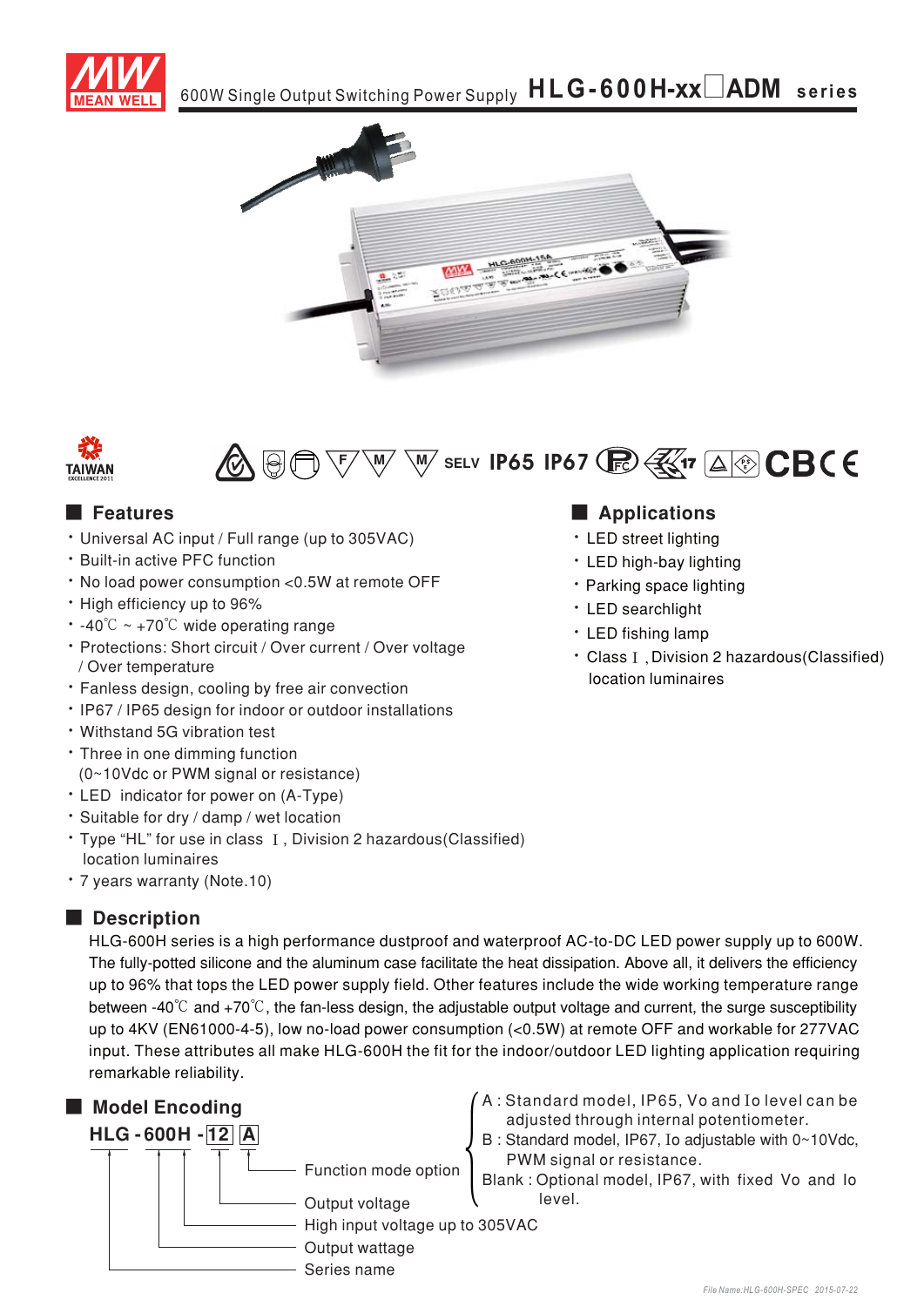

### **SPECIFICATION**

| <b>MODEL</b>        |                                                                                                                                                                                                                                                                                                                                                                                                                                                                                                                                                                                                                                                                                                                                                                                                                                                                                                                                                                                                                                                                                                                                                                                                                                                                                                                                                                                                                                  | HLG-600H-12 | HLG-600H-15                                                                                                                                                                                   | HLG-600H-20                    | HLG-600H-24                                                   | HLG-600H-30    | HLG-600H-36    | HLG-600H-42                                                                                                       | HLG-600H-48    | HLG-600H-54    |                                                                                                                        |  |  |  |
|---------------------|----------------------------------------------------------------------------------------------------------------------------------------------------------------------------------------------------------------------------------------------------------------------------------------------------------------------------------------------------------------------------------------------------------------------------------------------------------------------------------------------------------------------------------------------------------------------------------------------------------------------------------------------------------------------------------------------------------------------------------------------------------------------------------------------------------------------------------------------------------------------------------------------------------------------------------------------------------------------------------------------------------------------------------------------------------------------------------------------------------------------------------------------------------------------------------------------------------------------------------------------------------------------------------------------------------------------------------------------------------------------------------------------------------------------------------|-------------|-----------------------------------------------------------------------------------------------------------------------------------------------------------------------------------------------|--------------------------------|---------------------------------------------------------------|----------------|----------------|-------------------------------------------------------------------------------------------------------------------|----------------|----------------|------------------------------------------------------------------------------------------------------------------------|--|--|--|
|                     |                                                                                                                                                                                                                                                                                                                                                                                                                                                                                                                                                                                                                                                                                                                                                                                                                                                                                                                                                                                                                                                                                                                                                                                                                                                                                                                                                                                                                                  |             |                                                                                                                                                                                               |                                |                                                               |                |                |                                                                                                                   |                | 48V            | 54V                                                                                                                    |  |  |  |
|                     | <b>DC VOLTAGE</b>                                                                                                                                                                                                                                                                                                                                                                                                                                                                                                                                                                                                                                                                                                                                                                                                                                                                                                                                                                                                                                                                                                                                                                                                                                                                                                                                                                                                                |             | 12V                                                                                                                                                                                           | 15V                            | <b>20V</b>                                                    | <b>24V</b>     | 30V            | 36V                                                                                                               | 42V            |                |                                                                                                                        |  |  |  |
|                     | CONSTANT CURRENT REGION Note.4 6~12V                                                                                                                                                                                                                                                                                                                                                                                                                                                                                                                                                                                                                                                                                                                                                                                                                                                                                                                                                                                                                                                                                                                                                                                                                                                                                                                                                                                             |             |                                                                                                                                                                                               | $7.5 - 15V$                    | $10 - 20V$                                                    | $12 - 24V$     | $15 - 30V$     | $18 - 36V$                                                                                                        | $21 - 42V$     | $24 - 48V$     | $27 - 54V$                                                                                                             |  |  |  |
|                     | <b>RATED CURRENT</b>                                                                                                                                                                                                                                                                                                                                                                                                                                                                                                                                                                                                                                                                                                                                                                                                                                                                                                                                                                                                                                                                                                                                                                                                                                                                                                                                                                                                             |             | 40A                                                                                                                                                                                           | 36A                            | 28A                                                           | 25A            | 20A            | 16.7A                                                                                                             | 14.3A          | 12.5A          | 11.2A                                                                                                                  |  |  |  |
|                     | <b>RATED POWER</b>                                                                                                                                                                                                                                                                                                                                                                                                                                                                                                                                                                                                                                                                                                                                                                                                                                                                                                                                                                                                                                                                                                                                                                                                                                                                                                                                                                                                               |             | 480W                                                                                                                                                                                          | 540W                           | 560W                                                          | 600W           | 600W           | 601.2W                                                                                                            | 600.6W         | 600W           | 604.8W                                                                                                                 |  |  |  |
|                     | RIPPLE & NOISE (max.) Note.2 150mVp-p                                                                                                                                                                                                                                                                                                                                                                                                                                                                                                                                                                                                                                                                                                                                                                                                                                                                                                                                                                                                                                                                                                                                                                                                                                                                                                                                                                                            |             |                                                                                                                                                                                               | $150mVp-p$                     | 150mVp-p                                                      | 150mVp-p       | 200mVp-p       | 250mVp-p                                                                                                          | 250mVp-p       | 250mVp-p       | 350mVp-p                                                                                                               |  |  |  |
|                     | VOLTAGE ADJ. RANGE Note.6   10.2 ~ 12.6V   12.7 ~ 15.8V   17 ~ 21V                                                                                                                                                                                                                                                                                                                                                                                                                                                                                                                                                                                                                                                                                                                                                                                                                                                                                                                                                                                                                                                                                                                                                                                                                                                                                                                                                               |             |                                                                                                                                                                                               |                                |                                                               | $20.4 - 25.2V$ | $25.5 - 31.5V$ | $30.6 - 37.8V$                                                                                                    | $35.7 - 44.1V$ | $40.8 - 50.4V$ | $45.9 - 56.7V$                                                                                                         |  |  |  |
| <b>OUTPUT</b>       | <b>CURRENT ADJ. RANGE</b>                                                                                                                                                                                                                                                                                                                                                                                                                                                                                                                                                                                                                                                                                                                                                                                                                                                                                                                                                                                                                                                                                                                                                                                                                                                                                                                                                                                                        |             |                                                                                                                                                                                               |                                | Can be adjusted by internal potentiometer A type only         |                |                |                                                                                                                   |                |                |                                                                                                                        |  |  |  |
|                     |                                                                                                                                                                                                                                                                                                                                                                                                                                                                                                                                                                                                                                                                                                                                                                                                                                                                                                                                                                                                                                                                                                                                                                                                                                                                                                                                                                                                                                  |             | $20 - 40A$                                                                                                                                                                                    | $18 - 36A$                     | $14 - 28A$                                                    | $12.5 - 25A$   | $10 - 20A$     | $8.3 - 16.7A$                                                                                                     | $7.1 - 14.3A$  | $6.2 - 12.5A$  | $5.6 - 11.2A$                                                                                                          |  |  |  |
|                     | <b>VOLTAGE TOLERANCE Note.3</b>                                                                                                                                                                                                                                                                                                                                                                                                                                                                                                                                                                                                                                                                                                                                                                                                                                                                                                                                                                                                                                                                                                                                                                                                                                                                                                                                                                                                  |             | ±3.0%                                                                                                                                                                                         | ±2.0%                          | ±1.5%                                                         | ±1.0%          | ±1.0%          | ±1.0%                                                                                                             | ±1.0%          | ±1.0%          | ±1.0%                                                                                                                  |  |  |  |
|                     | <b>LINE REGULATION</b>                                                                                                                                                                                                                                                                                                                                                                                                                                                                                                                                                                                                                                                                                                                                                                                                                                                                                                                                                                                                                                                                                                                                                                                                                                                                                                                                                                                                           |             | ±0.5%                                                                                                                                                                                         | ±0.5%                          | ±0.5%                                                         | ±0.5%          | ±0.5%          | ±0.5%                                                                                                             | ±0.5%          | ±0.5%          | ±0.5%                                                                                                                  |  |  |  |
|                     | <b>LOAD REGULATION</b>                                                                                                                                                                                                                                                                                                                                                                                                                                                                                                                                                                                                                                                                                                                                                                                                                                                                                                                                                                                                                                                                                                                                                                                                                                                                                                                                                                                                           |             | ±2.0%                                                                                                                                                                                         | ±1.5%                          | ±1.0%                                                         | ±0.5%          | ±0.5%          | ±0.5%                                                                                                             | ±0.5%          | ±0.5%          | ±0.5%                                                                                                                  |  |  |  |
|                     | <b>SETUP, RISE TIME</b>                                                                                                                                                                                                                                                                                                                                                                                                                                                                                                                                                                                                                                                                                                                                                                                                                                                                                                                                                                                                                                                                                                                                                                                                                                                                                                                                                                                                          |             | Note.8 500ms, 80ms at full load                                                                                                                                                               |                                | 230VAC /115VAC                                                |                |                |                                                                                                                   |                |                |                                                                                                                        |  |  |  |
|                     | <b>HOLD UP TIME (Typ.)</b>                                                                                                                                                                                                                                                                                                                                                                                                                                                                                                                                                                                                                                                                                                                                                                                                                                                                                                                                                                                                                                                                                                                                                                                                                                                                                                                                                                                                       |             | 15ms at full load                                                                                                                                                                             | 230VAC /115VAC                 |                                                               |                |                |                                                                                                                   |                |                |                                                                                                                        |  |  |  |
|                     | <b>VOLTAGE RANGE</b>                                                                                                                                                                                                                                                                                                                                                                                                                                                                                                                                                                                                                                                                                                                                                                                                                                                                                                                                                                                                                                                                                                                                                                                                                                                                                                                                                                                                             |             | Note.5 $90 \sim 305$ VAC                                                                                                                                                                      | $127 - 431VDC$                 |                                                               |                |                |                                                                                                                   |                |                |                                                                                                                        |  |  |  |
|                     | <b>FREQUENCY RANGE</b>                                                                                                                                                                                                                                                                                                                                                                                                                                                                                                                                                                                                                                                                                                                                                                                                                                                                                                                                                                                                                                                                                                                                                                                                                                                                                                                                                                                                           |             | $47 \sim 63$ Hz                                                                                                                                                                               |                                |                                                               |                |                |                                                                                                                   |                |                |                                                                                                                        |  |  |  |
|                     | <b>POWER FACTOR (Typ.)</b>                                                                                                                                                                                                                                                                                                                                                                                                                                                                                                                                                                                                                                                                                                                                                                                                                                                                                                                                                                                                                                                                                                                                                                                                                                                                                                                                                                                                       |             |                                                                                                                                                                                               |                                |                                                               |                |                | PF>0.98/115VAC, PF>0.95/230VAC, PF>0.93/277VAC at full load (Please refer to "Power Factor Characteristic" curve) |                |                |                                                                                                                        |  |  |  |
|                     | TOTAL HARMONIC DISTORTION                                                                                                                                                                                                                                                                                                                                                                                                                                                                                                                                                                                                                                                                                                                                                                                                                                                                                                                                                                                                                                                                                                                                                                                                                                                                                                                                                                                                        |             | THD<20% when output loading≧50% at 115VAC/230VAC input and output loading≧75% at 277VAC input                                                                                                 |                                |                                                               |                |                |                                                                                                                   |                |                |                                                                                                                        |  |  |  |
|                     | <b>EFFICIENCY</b>                                                                                                                                                                                                                                                                                                                                                                                                                                                                                                                                                                                                                                                                                                                                                                                                                                                                                                                                                                                                                                                                                                                                                                                                                                                                                                                                                                                                                | 230VAC      | 92%                                                                                                                                                                                           | 93.5%                          | 94.5%                                                         | 95%            | 95%            | 95.5%                                                                                                             | 96%            | 96%            | 96%                                                                                                                    |  |  |  |
| <b>INPUT</b>        | (Typ.)                                                                                                                                                                                                                                                                                                                                                                                                                                                                                                                                                                                                                                                                                                                                                                                                                                                                                                                                                                                                                                                                                                                                                                                                                                                                                                                                                                                                                           | 277VAC      | 92.5%                                                                                                                                                                                         | 93.5%                          | 94.5%                                                         | 95%            | 95%            | 95.5%                                                                                                             | 96%            | 96%            | 96%                                                                                                                    |  |  |  |
|                     | <b>AC CURRENT (Typ.)</b>                                                                                                                                                                                                                                                                                                                                                                                                                                                                                                                                                                                                                                                                                                                                                                                                                                                                                                                                                                                                                                                                                                                                                                                                                                                                                                                                                                                                         |             | 7A/115VAC                                                                                                                                                                                     | 3.3A/230VAC                    |                                                               | 2.9A / 277VAC  |                |                                                                                                                   |                |                |                                                                                                                        |  |  |  |
|                     | <b>INRUSH CURRENT(Typ.)</b>                                                                                                                                                                                                                                                                                                                                                                                                                                                                                                                                                                                                                                                                                                                                                                                                                                                                                                                                                                                                                                                                                                                                                                                                                                                                                                                                                                                                      |             |                                                                                                                                                                                               |                                | COLD START 70A(twidth=1000µs measured at 50% lpeak) at 230VAC |                |                |                                                                                                                   |                |                |                                                                                                                        |  |  |  |
|                     | MAX. No. of PSUs on 16A                                                                                                                                                                                                                                                                                                                                                                                                                                                                                                                                                                                                                                                                                                                                                                                                                                                                                                                                                                                                                                                                                                                                                                                                                                                                                                                                                                                                          |             |                                                                                                                                                                                               |                                |                                                               |                |                |                                                                                                                   |                |                |                                                                                                                        |  |  |  |
|                     | <b>CIRCUIT BREAKER</b>                                                                                                                                                                                                                                                                                                                                                                                                                                                                                                                                                                                                                                                                                                                                                                                                                                                                                                                                                                                                                                                                                                                                                                                                                                                                                                                                                                                                           |             | 1 unit (circuit breaker of type B) / 2 units (circuit breaker of type C) at 230VAC                                                                                                            |                                |                                                               |                |                |                                                                                                                   |                |                |                                                                                                                        |  |  |  |
|                     | <b>LEAKAGE CURRENT</b>                                                                                                                                                                                                                                                                                                                                                                                                                                                                                                                                                                                                                                                                                                                                                                                                                                                                                                                                                                                                                                                                                                                                                                                                                                                                                                                                                                                                           |             | <0.75mA / 277VAC                                                                                                                                                                              |                                |                                                               |                |                |                                                                                                                   |                |                |                                                                                                                        |  |  |  |
|                     | <b>OVER CURRENT</b>                                                                                                                                                                                                                                                                                                                                                                                                                                                                                                                                                                                                                                                                                                                                                                                                                                                                                                                                                                                                                                                                                                                                                                                                                                                                                                                                                                                                              | Note.4      | $95 - 108%$                                                                                                                                                                                   |                                |                                                               |                |                |                                                                                                                   |                |                |                                                                                                                        |  |  |  |
|                     |                                                                                                                                                                                                                                                                                                                                                                                                                                                                                                                                                                                                                                                                                                                                                                                                                                                                                                                                                                                                                                                                                                                                                                                                                                                                                                                                                                                                                                  |             | Protection type : Constant current limiting, recovers automatically after fault condition is removed                                                                                          |                                |                                                               |                |                |                                                                                                                   |                |                |                                                                                                                        |  |  |  |
|                     | <b>SHORT CIRCUIT</b>                                                                                                                                                                                                                                                                                                                                                                                                                                                                                                                                                                                                                                                                                                                                                                                                                                                                                                                                                                                                                                                                                                                                                                                                                                                                                                                                                                                                             |             | Constant current limiting, recovers automatically after fault condition is removed                                                                                                            |                                |                                                               |                |                |                                                                                                                   |                |                |                                                                                                                        |  |  |  |
| <b>PROTECTION</b>   | <b>OVER VOLTAGE</b>                                                                                                                                                                                                                                                                                                                                                                                                                                                                                                                                                                                                                                                                                                                                                                                                                                                                                                                                                                                                                                                                                                                                                                                                                                                                                                                                                                                                              |             | $13 - 16V$<br>$16.5 \approx 20.5 \text{V}$ 22 ~ 26V<br>$26 - 30V$<br>$32.5 \approx 36.5 \text{V}$ 39.5 $\approx 43.5 \text{V}$ 46 $\approx 50 \text{V}$<br>$52.5 \sim 56.5 \text{V}$ 59 ~ 63V |                                |                                                               |                |                |                                                                                                                   |                |                |                                                                                                                        |  |  |  |
|                     |                                                                                                                                                                                                                                                                                                                                                                                                                                                                                                                                                                                                                                                                                                                                                                                                                                                                                                                                                                                                                                                                                                                                                                                                                                                                                                                                                                                                                                  |             | Protection type : Shut down o/p voltage, re-power on to recover                                                                                                                               |                                |                                                               |                |                |                                                                                                                   |                |                |                                                                                                                        |  |  |  |
|                     |                                                                                                                                                                                                                                                                                                                                                                                                                                                                                                                                                                                                                                                                                                                                                                                                                                                                                                                                                                                                                                                                                                                                                                                                                                                                                                                                                                                                                                  |             | Shut down o/p voltage, re-power on to recover                                                                                                                                                 |                                |                                                               |                |                |                                                                                                                   |                |                |                                                                                                                        |  |  |  |
|                     | <b>OVER TEMPERATURE</b>                                                                                                                                                                                                                                                                                                                                                                                                                                                                                                                                                                                                                                                                                                                                                                                                                                                                                                                                                                                                                                                                                                                                                                                                                                                                                                                                                                                                          |             | Power on : "Hi" > 2 ~ 5V or Open circuit Power off : "Low" < 0 ~ 0.5V or Short circuit                                                                                                        |                                |                                                               |                |                |                                                                                                                   |                |                |                                                                                                                        |  |  |  |
| <b>FUNCTION</b>     | <b>REMOTE ON/OFF CONTROL</b>                                                                                                                                                                                                                                                                                                                                                                                                                                                                                                                                                                                                                                                                                                                                                                                                                                                                                                                                                                                                                                                                                                                                                                                                                                                                                                                                                                                                     |             |                                                                                                                                                                                               |                                |                                                               |                |                |                                                                                                                   |                |                |                                                                                                                        |  |  |  |
|                     | <b>5V STANDBY</b>                                                                                                                                                                                                                                                                                                                                                                                                                                                                                                                                                                                                                                                                                                                                                                                                                                                                                                                                                                                                                                                                                                                                                                                                                                                                                                                                                                                                                |             | $5Vs_B: 5V@0.5A$ ; tolerance $\pm 5%$ , ripple : 100mVp-p(max.)                                                                                                                               |                                |                                                               |                |                |                                                                                                                   |                |                |                                                                                                                        |  |  |  |
|                     | <b>WORKING TEMP.</b>                                                                                                                                                                                                                                                                                                                                                                                                                                                                                                                                                                                                                                                                                                                                                                                                                                                                                                                                                                                                                                                                                                                                                                                                                                                                                                                                                                                                             |             | -40 $\sim$ +70°C (Refer to "Derating Curve")                                                                                                                                                  |                                |                                                               |                |                |                                                                                                                   |                |                |                                                                                                                        |  |  |  |
|                     | <b>WORKING HUMIDITY</b>                                                                                                                                                                                                                                                                                                                                                                                                                                                                                                                                                                                                                                                                                                                                                                                                                                                                                                                                                                                                                                                                                                                                                                                                                                                                                                                                                                                                          |             | 20~95% RH non-condensing                                                                                                                                                                      |                                |                                                               |                |                |                                                                                                                   |                |                |                                                                                                                        |  |  |  |
| <b>ENVIRONMENT</b>  | <b>STORAGE TEMP., HUMIDITY</b>                                                                                                                                                                                                                                                                                                                                                                                                                                                                                                                                                                                                                                                                                                                                                                                                                                                                                                                                                                                                                                                                                                                                                                                                                                                                                                                                                                                                   |             | $-40 \sim +85^{\circ}$ C, 10 ~ 95% RH                                                                                                                                                         |                                |                                                               |                |                |                                                                                                                   |                |                |                                                                                                                        |  |  |  |
|                     | <b>TEMP. COEFFICIENT</b>                                                                                                                                                                                                                                                                                                                                                                                                                                                                                                                                                                                                                                                                                                                                                                                                                                                                                                                                                                                                                                                                                                                                                                                                                                                                                                                                                                                                         |             | $\pm 0.03\%$ /°C (0 ~ 60°C)                                                                                                                                                                   |                                |                                                               |                |                |                                                                                                                   |                |                |                                                                                                                        |  |  |  |
|                     | <b>VIBRATION</b>                                                                                                                                                                                                                                                                                                                                                                                                                                                                                                                                                                                                                                                                                                                                                                                                                                                                                                                                                                                                                                                                                                                                                                                                                                                                                                                                                                                                                 |             | 10 ~ 500Hz, 5G 12min./1cycle, period for 72min. each along X, Y, Z axes                                                                                                                       |                                |                                                               |                |                |                                                                                                                   |                |                |                                                                                                                        |  |  |  |
|                     | SAFETY STANDARDS Note.7                                                                                                                                                                                                                                                                                                                                                                                                                                                                                                                                                                                                                                                                                                                                                                                                                                                                                                                                                                                                                                                                                                                                                                                                                                                                                                                                                                                                          |             |                                                                                                                                                                                               |                                |                                                               |                |                |                                                                                                                   |                |                | UL60950-1, UL8750(type"HL"), CSA C22.2 No. 250.13-12, ENEC EN61347-1, EN61347-2-13 independent, EN62384, IP65 or IP67, |  |  |  |
|                     |                                                                                                                                                                                                                                                                                                                                                                                                                                                                                                                                                                                                                                                                                                                                                                                                                                                                                                                                                                                                                                                                                                                                                                                                                                                                                                                                                                                                                                  |             |                                                                                                                                                                                               | J61347-1, J61347-2-13 approved |                                                               |                |                |                                                                                                                   |                |                |                                                                                                                        |  |  |  |
| <b>SAFETY &amp;</b> | <b>WITHSTAND VOLTAGE</b>                                                                                                                                                                                                                                                                                                                                                                                                                                                                                                                                                                                                                                                                                                                                                                                                                                                                                                                                                                                                                                                                                                                                                                                                                                                                                                                                                                                                         |             |                                                                                                                                                                                               |                                | I/P-O/P:3.75KVAC I/P-FG:2KVAC O/P-FG:1.5KVAC                  |                |                |                                                                                                                   |                |                |                                                                                                                        |  |  |  |
| <b>EMC</b>          | <b>ISOLATION RESISTANCE</b>                                                                                                                                                                                                                                                                                                                                                                                                                                                                                                                                                                                                                                                                                                                                                                                                                                                                                                                                                                                                                                                                                                                                                                                                                                                                                                                                                                                                      |             |                                                                                                                                                                                               |                                | I/P-O/P, I/P-FG, O/P-FG:100M Ohms / 500VDC / 25 °C/ 70% RH    |                |                |                                                                                                                   |                |                |                                                                                                                        |  |  |  |
| (Note 9)            | <b>EMC EMISSION</b>                                                                                                                                                                                                                                                                                                                                                                                                                                                                                                                                                                                                                                                                                                                                                                                                                                                                                                                                                                                                                                                                                                                                                                                                                                                                                                                                                                                                              |             |                                                                                                                                                                                               |                                |                                                               |                |                | Compliance to EN55015, EN55022(CISPR22) Class B, EN61000-3-2 Class C (≧50% load); EN61000-3-3                     |                |                |                                                                                                                        |  |  |  |
|                     | <b>EMC IMMUNITY</b>                                                                                                                                                                                                                                                                                                                                                                                                                                                                                                                                                                                                                                                                                                                                                                                                                                                                                                                                                                                                                                                                                                                                                                                                                                                                                                                                                                                                              |             | Compliance to EN61000-4-2,3,4,5,6,8,11, EN61547, EN55024, light industry level (surge 4KV), criteria A                                                                                        |                                |                                                               |                |                |                                                                                                                   |                |                |                                                                                                                        |  |  |  |
|                     | <b>MTBF</b>                                                                                                                                                                                                                                                                                                                                                                                                                                                                                                                                                                                                                                                                                                                                                                                                                                                                                                                                                                                                                                                                                                                                                                                                                                                                                                                                                                                                                      |             | 76.9K hrs min.<br>MIL-HDBK-217F $(25^{\circ}$ C)                                                                                                                                              |                                |                                                               |                |                |                                                                                                                   |                |                |                                                                                                                        |  |  |  |
| <b>OTHERS</b>       | <b>DIMENSION</b>                                                                                                                                                                                                                                                                                                                                                                                                                                                                                                                                                                                                                                                                                                                                                                                                                                                                                                                                                                                                                                                                                                                                                                                                                                                                                                                                                                                                                 |             | 280*144*48.5mm (L*W*H)                                                                                                                                                                        |                                |                                                               |                |                |                                                                                                                   |                |                |                                                                                                                        |  |  |  |
|                     | <b>PACKING</b>                                                                                                                                                                                                                                                                                                                                                                                                                                                                                                                                                                                                                                                                                                                                                                                                                                                                                                                                                                                                                                                                                                                                                                                                                                                                                                                                                                                                                   |             |                                                                                                                                                                                               | 3.9Kg; 4pcs/17.8Kg/1.21CUFT    |                                                               |                |                |                                                                                                                   |                |                |                                                                                                                        |  |  |  |
| <b>NOTE</b>         | 1. All parameters NOT specially mentioned are measured at 230VAC input, rated load and $25^{\circ}$ C of ambient temperature.<br>2. Ripple & noise are measured at 20MHz of bandwidth by using a 12" twisted pair-wire terminated with a 0.1uf & 47uf parallel capacitor.<br>3. Tolerance: includes set up tolerance, line regulation and load regulation.<br>4. Constant current operation region is within 50%~100% rated output voltage. This is the suitable operation region for LED related applications, but please<br>reconfirm special electrical requirements for some specific system design.<br>5. Derating may be needed under low input voltages. Please check the static characteristics for more details.<br>6. A type only.<br>7. Safety and EMC design refer to EN60598-1, subject CNS15233, GB7000.1, FCC part18.<br>8. Length of set up time is measured at cold first start. Turning ON/OFF the power supply may lead to increase of the set up time.<br>9. The power supply is considered a component which will be installed into a final equipment. All the EMC tests are been executed by mounting the unit on<br>a 360mm*360mm metal plate with 1mm of thickness. The final equipment must be re-confirmed that it still meets EMC directives. For guidance on how to<br>perform these EMC tests, please refer to "EMI testing of component power supplies." (as available on http://www.meanwell.com) |             |                                                                                                                                                                                               |                                |                                                               |                |                |                                                                                                                   |                |                |                                                                                                                        |  |  |  |
|                     | 10. Refer to warranty statement                                                                                                                                                                                                                                                                                                                                                                                                                                                                                                                                                                                                                                                                                                                                                                                                                                                                                                                                                                                                                                                                                                                                                                                                                                                                                                                                                                                                  |             |                                                                                                                                                                                               |                                |                                                               |                |                |                                                                                                                   |                |                |                                                                                                                        |  |  |  |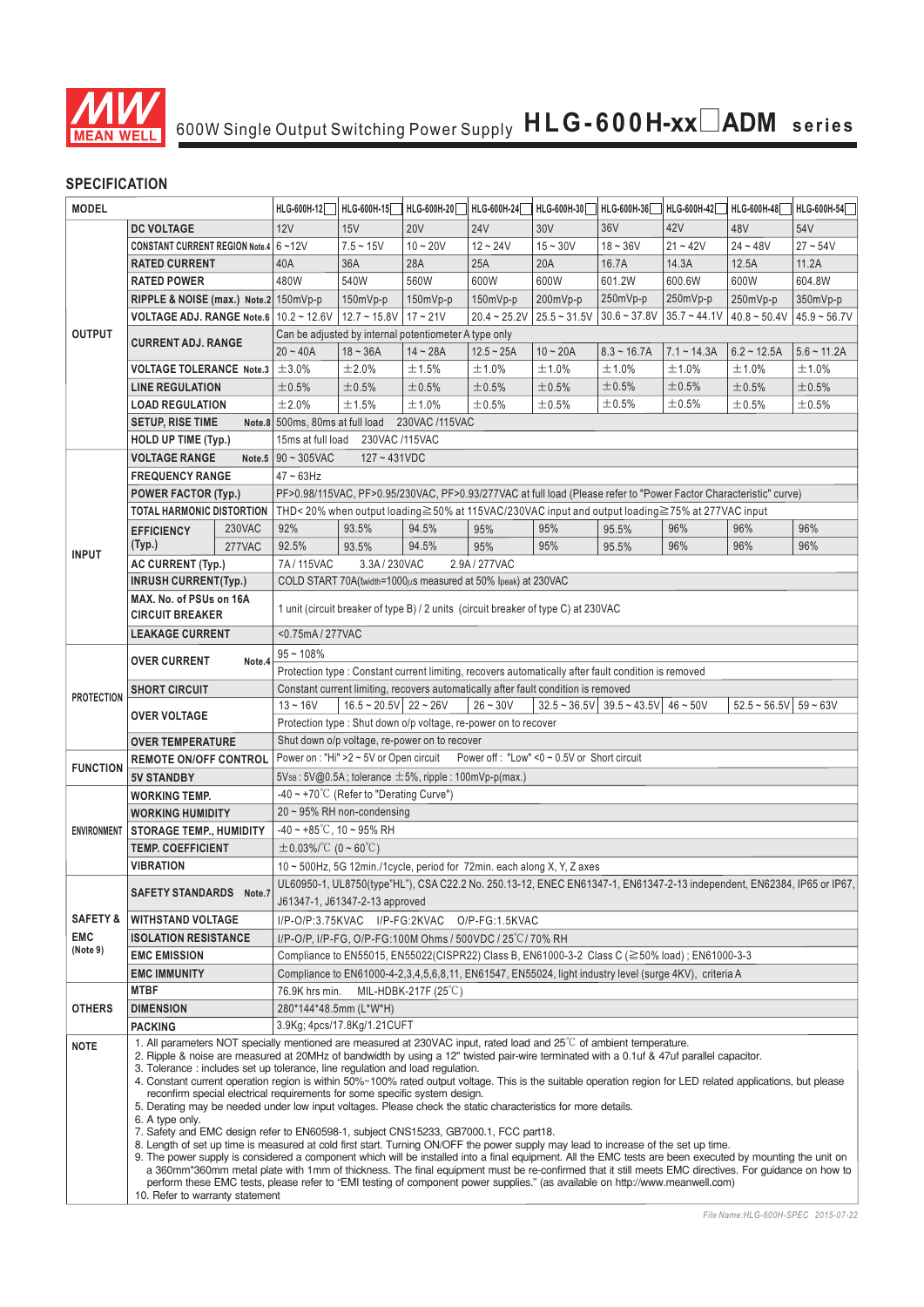

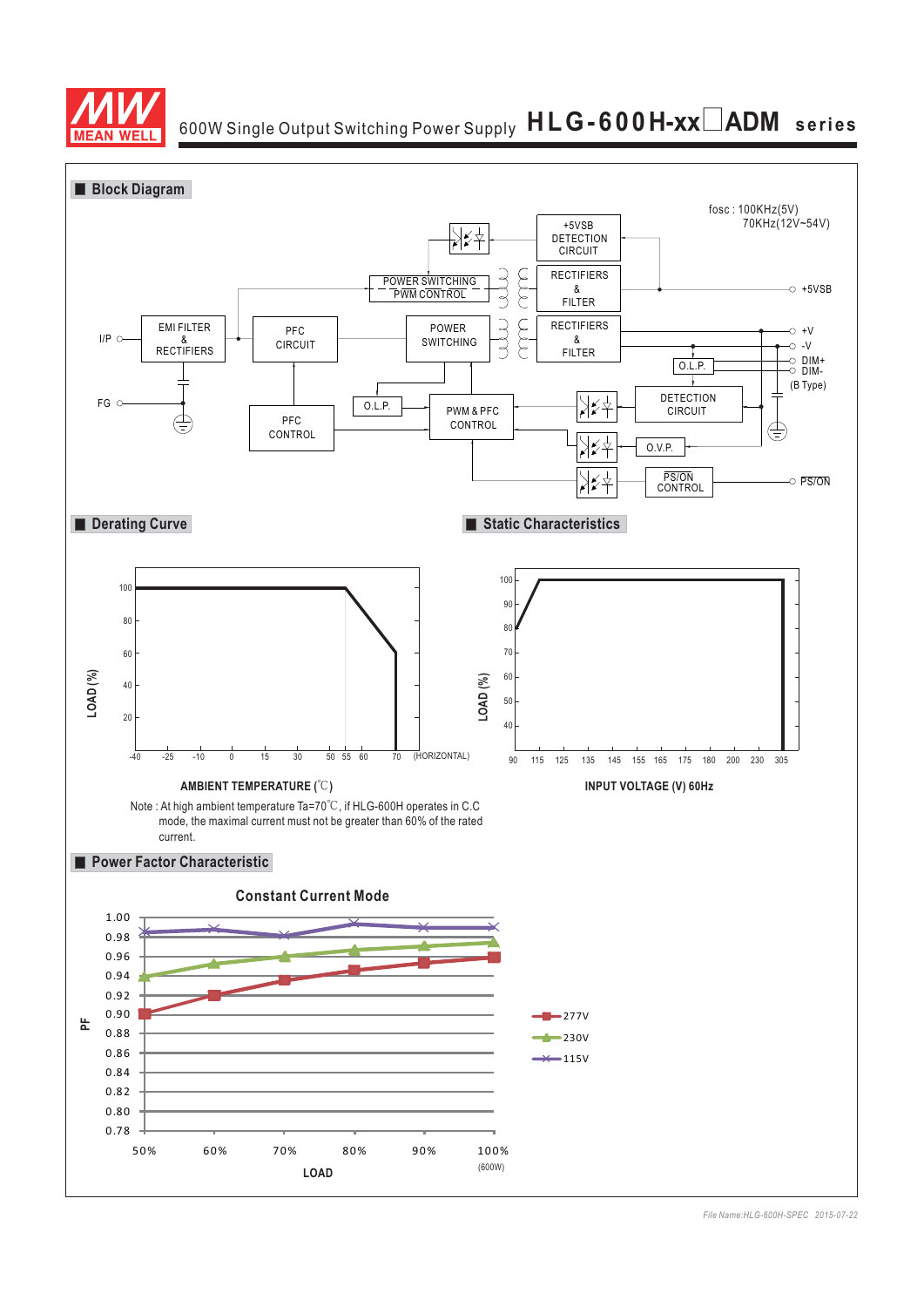

#### **EFFICIENCY** vs LOAD (54V Model)

HLG-600H series possess superior working efficiency that up to 96% can be reached in field applications.



#### **DRIVING METHODS OF LED MODULE**

There are two major kinds of LED drive method "direct drive" and "with LED driver".

A typical LED power supply may either work in "constant voltage mode (C.V) or constant current mode (C.C)" to drive the LEDs.

Mean Well's LED power supply with C.V+ C.C characteristic can be operated at both C.V mode (with LED driver, at area (A) and C.C mode (direct drive, at area (B).



Typical LED power supply I-V curve

In the constant current region, the highest voltage at the output of the driver depends on the configuration of the end systems.

Should there be any compatibility issues, please contact MEAN WELL.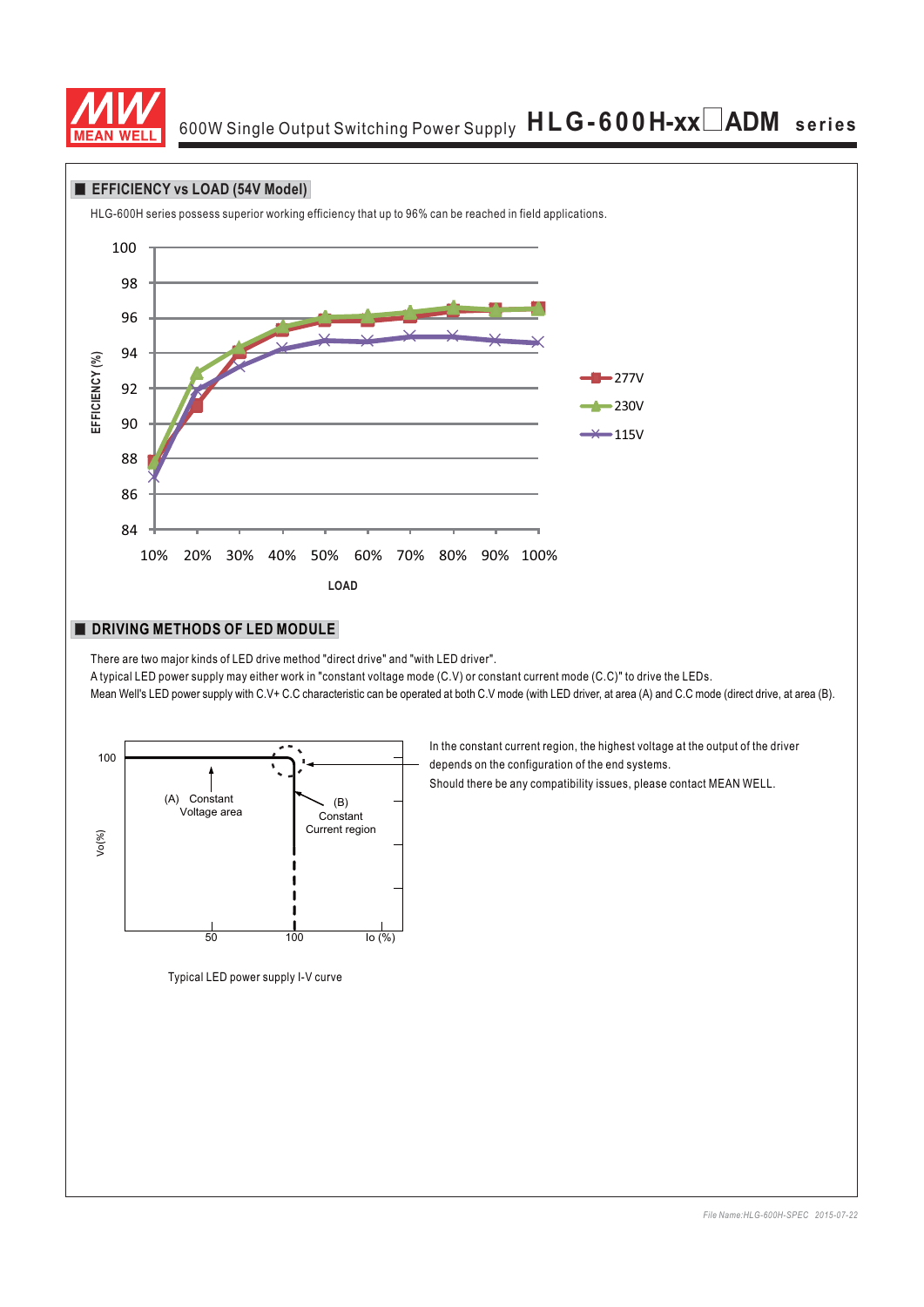



※ Built-in 3 in 1 dimming function, IP67 rated. Output constant current level can be adjusted through output cable by connecting a resistance or 0 ~ 10Vdc or 10V PWM signal between DIM+ and DIM-.

※ Please DO NOT connect "DIM-" to "-V".

#### ※ Reference resistance value for output current adjustment (Typical)

| Resistance<br>value         | . Sinale driver                                                               | Short | 10K $\Omega$                                                                                                                                                                                         | $20K\Omega$ | $30K\Omega$ | 40K $\Omega$ | 50K $\Omega$ | $60K\Omega$ | 70KΩ | 80K $\Omega$ | 90K $\Omega$ | 100K $\Omega$ | OPEN     |
|-----------------------------|-------------------------------------------------------------------------------|-------|------------------------------------------------------------------------------------------------------------------------------------------------------------------------------------------------------|-------------|-------------|--------------|--------------|-------------|------|--------------|--------------|---------------|----------|
|                             | Multiple drivers<br>(N=driver quantity for synchronized<br>dimming operation! | Short | $1$ 10K $\Omega$ /N $2$ 0K $\Omega$ /N $3$ 0K $\Omega$ /N $4$ 0K $\Omega$ /N $5$ 0K $\Omega$ /N $6$ 0K $\Omega$ /N $7$ 0K $\Omega$ /N $8$ 0K $\Omega$ /N $9$ 0K $\Omega$ /N $1$ 100K $\Omega$ /N $1$ |             |             |              |              |             |      |              |              |               | -----    |
| Percentage of rated current |                                                                               | $0\%$ | 10%                                                                                                                                                                                                  | 20%         | 30%         | 40%          | 50%          | 60%         | 70%  | 80%          | 90%          | 100%          | 95%~108% |

※ 0 ~ 10V dimming function for output current adjustment (Typical)

| n.<br>Dimming value         | 0 <sup>0</sup> | ι٧  | 2V<br>- | 3V  | $\Delta V$ | 5V  | 6V  | $\overline{\phantom{a}}$ | 8٧  | 9٧  | 10 <sub>V</sub> | OPEN            |
|-----------------------------|----------------|-----|---------|-----|------------|-----|-----|--------------------------|-----|-----|-----------------|-----------------|
| Percentage of rated current | 0%             | 10% | 20%     | 30% | 40%        | 50% | 60% | 70%                      | 80% | 90% | 100%            | 108%<br>$95% -$ |

※ 10V PWM signal for output current adjustment (Typical): Frequency range :100Hz ~ 3KHz

| Duty value                  | 0% | 10% | 20% | 30% | 40% | 50% | 60% | 70% | 80% | 90% | 100% | OPEN              |
|-----------------------------|----|-----|-----|-----|-----|-----|-----|-----|-----|-----|------|-------------------|
| Percentage of rated current | 0% | 10% | 20% | 30% | 40% | 50% | 60% | 70% | 80% | 90% | 100% | $95% - 1$<br>108% |

※Direct connecting to LEDs is suggested, but is not suitable for using additional drivers.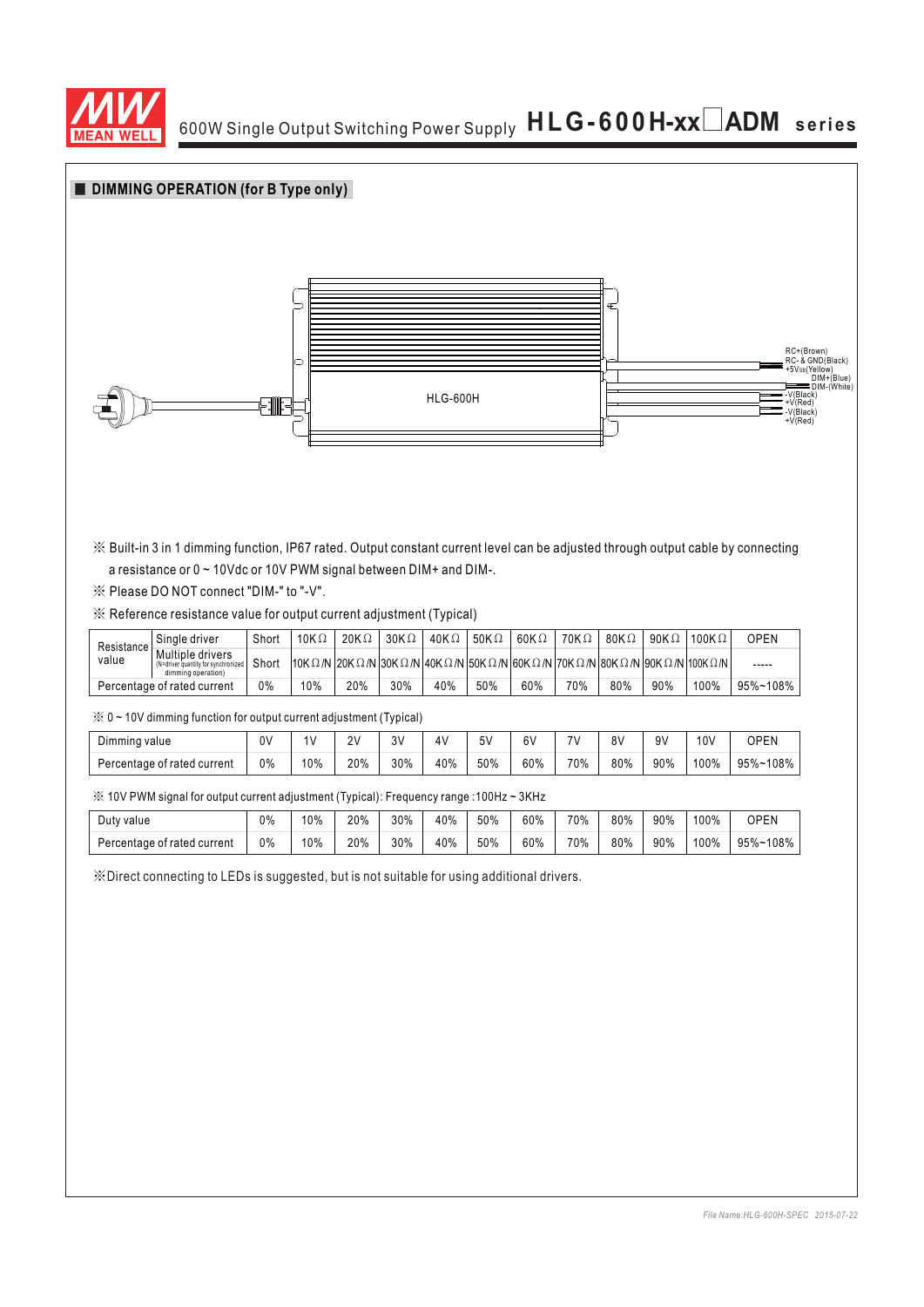

# <sup>6</sup>00W Single Output Switching Power Supply **HLG-600H-xx**0**ADM series**